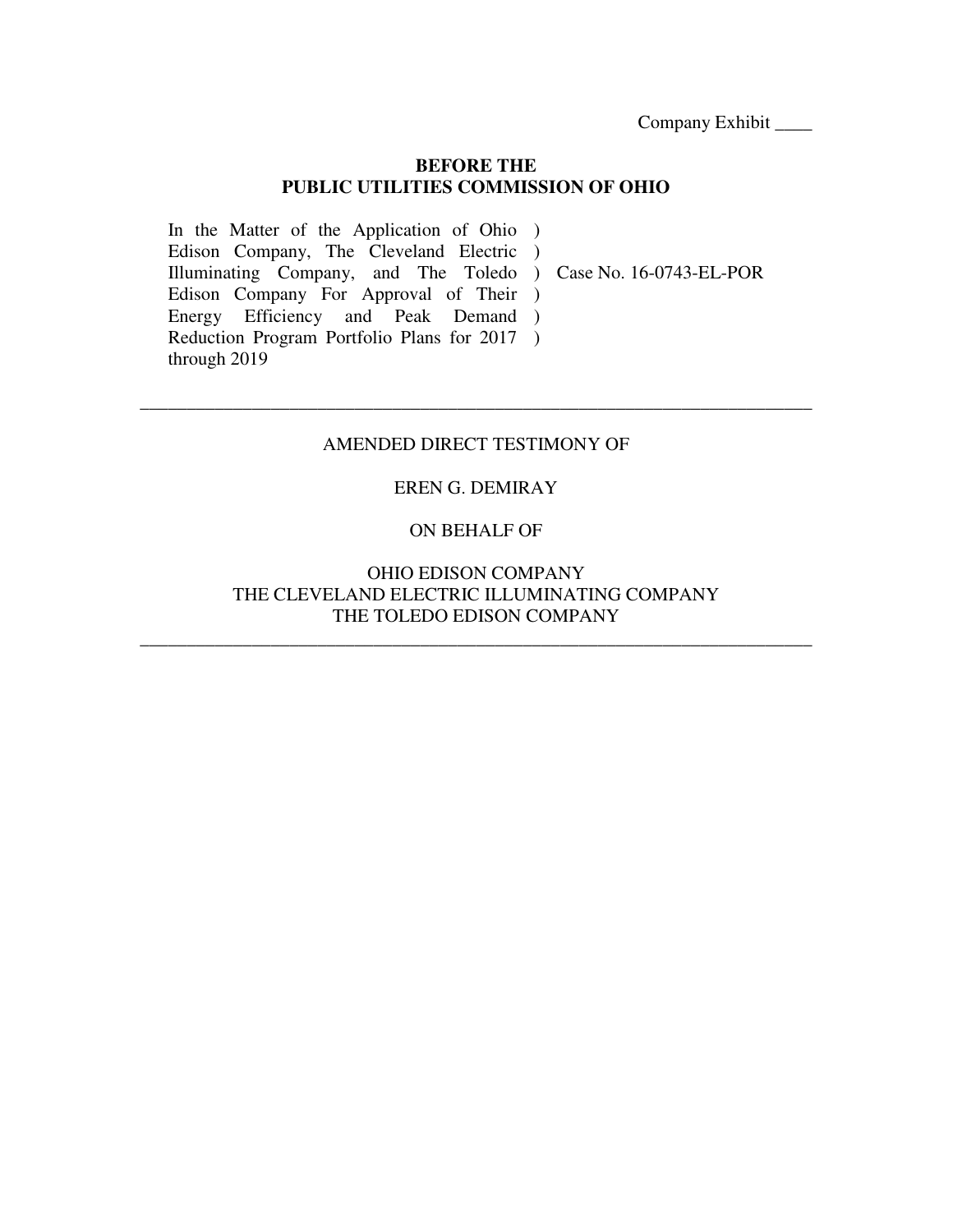#### 1 **INTRODUCTION AND BACKGROUND**

#### 2 **Q. PLEASE STATE YOUR NAME, BUSINESS ADDRESS, AND POSITION.**

3 **A.** My name is Eren G. Demiray, and my business address is 76 South Main Street, 4 Akron, Ohio 44308. I am the Manager of the Reporting Group in the Energy 5 Efficiency Department of FirstEnergy Service Company, and I report to the 6 Director of Compliance and Reporting in the Energy Efficiency Department.

### 7 **Q. ON WHOSE BEHALF ARE YOU TESTIFYING TODAY?**

8 **A.** I am testifying on behalf of Ohio Edison Company, The Cleveland Electric 9 Illuminating Company, and The Toledo Edison Company (the "Companies"). 10 Unless otherwise stated, my testimony applies equally to all three Companies.

11 In my testimony I may refer to sections included in the Companies' Revised 12 Energy Efficiency ("EE") and Peak Demand Reduction ("PDR") Plans ("Revised 13 Plans") attached as Exhibit B to the Stipulation and Recommendation filed with 14 the Commission on December 8, 2016 ("Stipulation"). Rather than reiterate in 15 my testimony the details of the sections to which I may refer, I am incorporating 16 by reference any such sections into my testimony.

### 17 **Q. DID YOU PREVIOUSLY SUBMIT DIRECT TESTIMONY IN THIS**  18 **CASE?**

19 **A.** Yes, I submitted Direct Testimony that was filed in this case on April 15, 2016. 20 This Amended Direct Testimony is intended to replace my original Direct 21 Testimony.

### 22 **Q. WHAT IS YOUR PROFESSIONAL AND EDUCATIONAL**  23 **BACKGROUND?**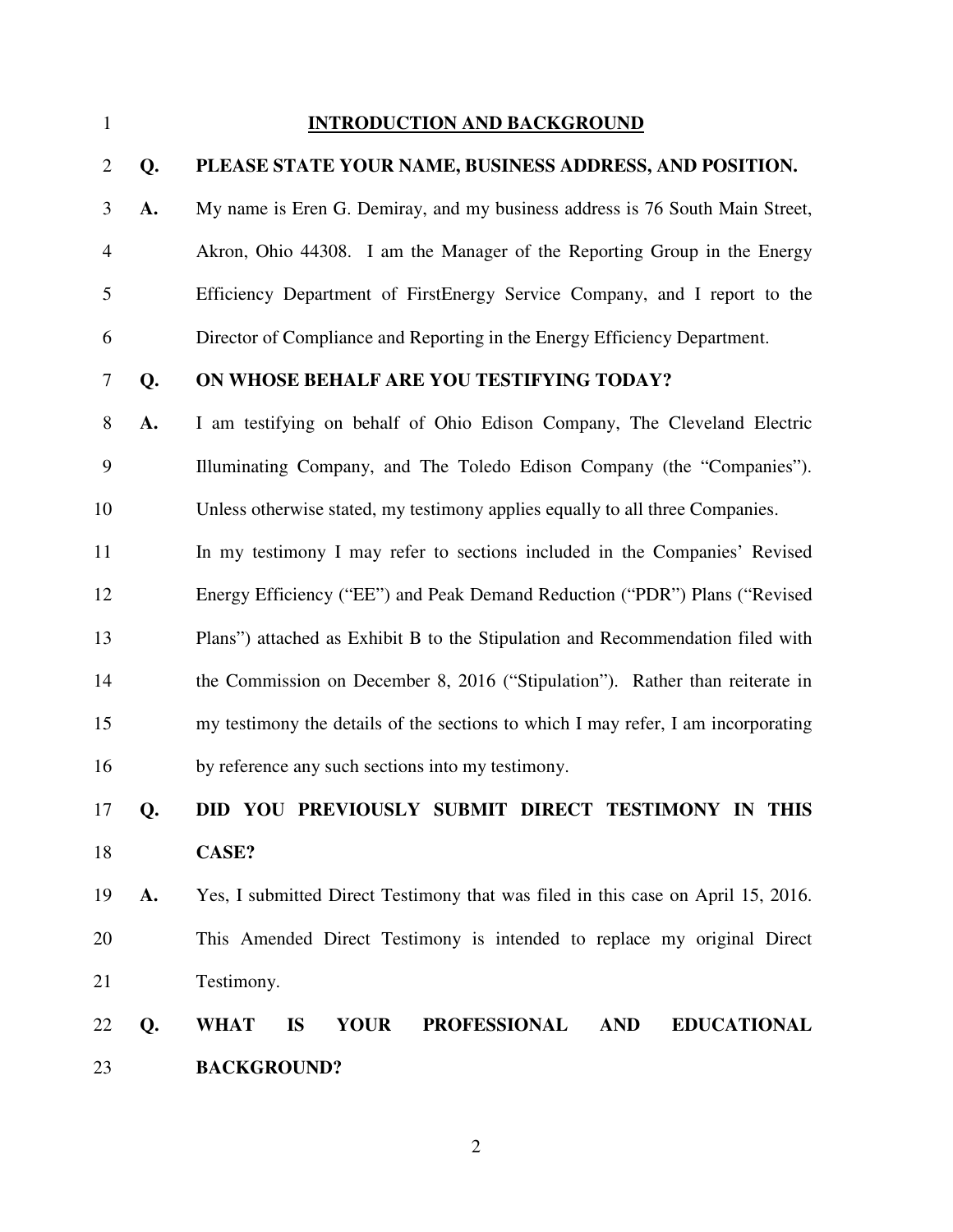1 **A.** For the past 15 years, I have been employed either by FirstEnergy Service 2 Company or other FirstEnergy Corp. ("FirstEnergy") subsidiaries. During this 3 time, I have held positions in Customer Services, Sales & Marketing, Price 4 Forecasting & Market Analytics, Business Analytics, and Rates & Regulatory 5 Affairs. In 2009, I began working as an Analyst in the Compliance & 6 Development group in the Energy Efficiency Department. In 2012, I was 7 promoted to Manager of the Energy Efficiency Reporting Group, my current 8 position. I hold a Bachelor of Arts degree in Psychology, Classical Humanities, 9 and Ancient Greek from Miami University, and a Master of Business 10 Administration degree with a Finance concentration from Kent State University.

### 11 **Q. PLEASE DESCRIBE YOUR CURRENT RESPONSIBILITIES WITHIN**  12 **FIRSTENERGY'S ENERGY EFFICIENCY DEPARTMENT.**

13 **A.** I lead a team that is primarily responsible for developing regulatory filings that 14 report progress and demonstrate compliance with state laws or regulatory 15 commitments related to EE and PDR programs for the FirstEnergy utilities in 16 Maryland, New Jersey, Ohio, Pennsylvania, and West Virginia. In addition, the 17 reporting team develops, maintains, and administers the utilities' centralized 18 energy efficiency tracking and reporting repository that houses transactional data 19 related to energy efficiency activity for all of the utilities. I also chair the 20 Companies' Ohio Stakeholder Collaborative Group meetings.

### 21 **Q. WHAT IS THE PURPOSE OF YOUR TESTIMONY?**

22 **A.** The purpose of my testimony is to: (i) support the Shared Savings Mechanism 23 included in the Companies' Revised Plans; (ii) support the Companies' request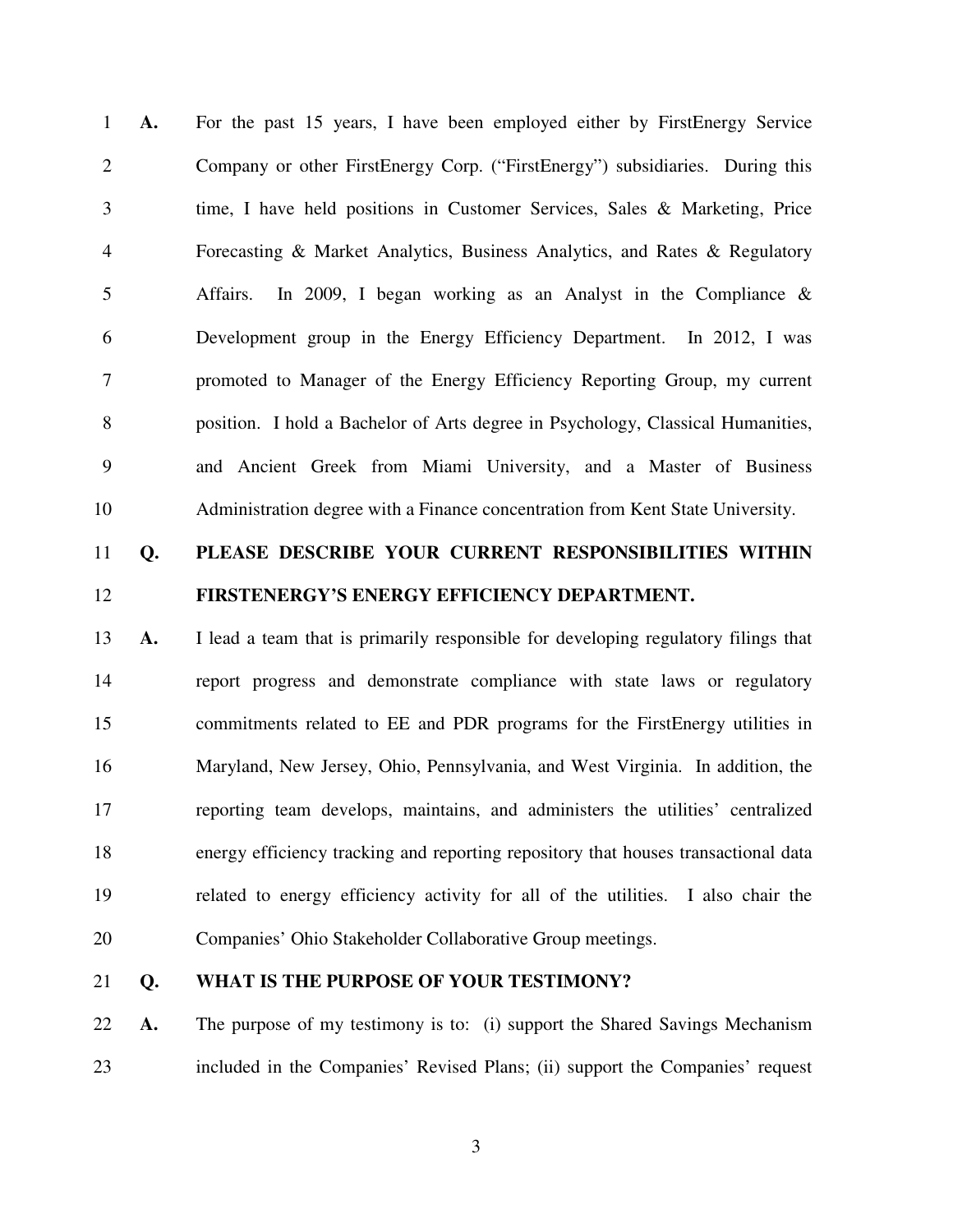| $\mathbf{1}$   |    | for an extension of the waiver period for Rule 4901:1-39-05(C); and (iii) support                      |
|----------------|----|--------------------------------------------------------------------------------------------------------|
| $\overline{2}$ |    | the Companies' PJM capacity auction strategy with regard to EE and PDR credits.                        |
| 3              | Q. | PREVIOUSLY TESTIFIED BEFORE<br><b>HAVE YOU</b><br><b>PUBLIC</b><br><b>THE</b>                          |
| $\overline{4}$ |    | UTILITIES COMMISSION OF OHIO OR ANY OTHER REGULATORY                                                   |
| 5              |    | <b>BODY?</b>                                                                                           |
| 6              | A. | Yes. I have provided direct and rebuttal testimony in support of the Companies'                        |
| 7              |    | Shared Savings Mechanism and Compliance matters included in the 2013-2015                              |
| 8              |    | EE/PDR Plans ("Previous EE/PDR Portfolio Plans") that were the subject of Case                         |
| 9              |    | Nos. 12-2190-EL-POR, et seq. I also regularly appear before the Maryland                               |
| 10             |    | Public Service Commission on EE and PDR matters.                                                       |
| 11             |    | THE SHARED SAVINGS MECHANISM                                                                           |
|                |    |                                                                                                        |
| 12             | Q. | <b>IS</b><br><b>CURRENTLY AN</b><br><b>APPROVED</b><br><b>SAVINGS</b><br><b>THERE</b><br><b>SHARED</b> |
| 13             |    | <b>MECHANISM IN PLACE?</b>                                                                             |
| 14             | A. | In the Companies' Previous EE/PDR Portfolio Plans, the Commission<br>Yes.                              |
| 15             |    | approved a Shared Savings Mechanism. On September 24, 2014, in accordance                              |
| 16             |    | with Substitute Senate Bill 310, the Companies amended their Previous EE/PDR                           |
| 17             |    | Portfolio Plans ("Amended EE/PDR Portfolio Plans"). The Commission                                     |
| 18             |    | approved the Amended EE/PDR Portfolio Plans and maintained the Companies'                              |
| 19             |    | Shared Savings Mechanism from the Previous EE/PDR Portfolio Plans with the                             |
| 20             |    | proposal from the Companies that they would not seek adjusted net benefits for                         |
| 21             |    | any of the programs to be continued during the Amended EE/PDR Portfolio Plan                           |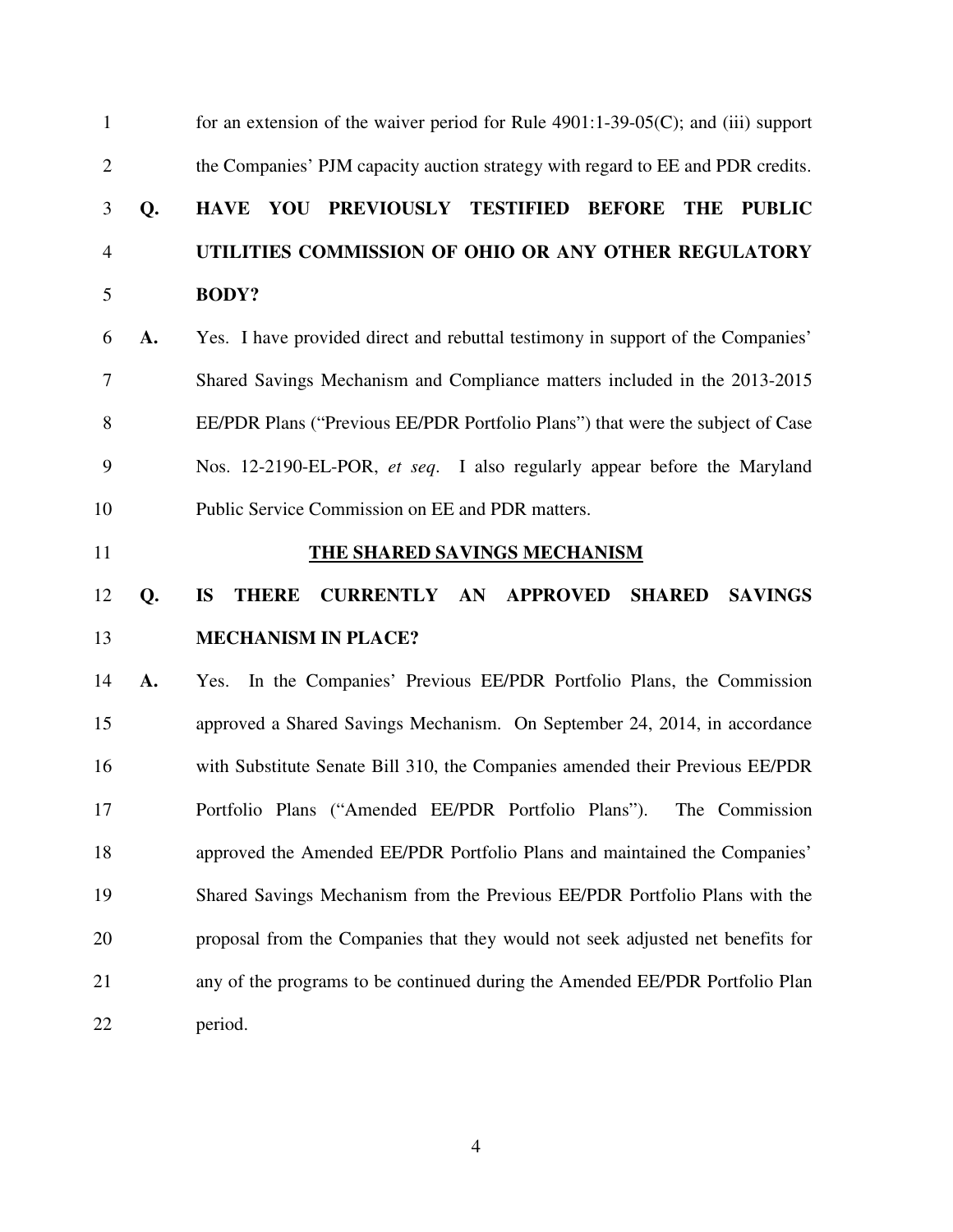### 1 **Q. DESCRIBE THE SHARED SAVINGS MECHANISM INCLUDED IN THE**  2 **REVISED PLANS?**

3 **A.** The Revised Plans continue the Shared Savings Mechanism that was approved by 4 the Commission in Case No. 12-2190-EL-POR, *et seq.* that encourages the 5 Companies, through financial incentives, to strive to exceed their statutorily 6 mandated EE/PDR goals. As set forth in the Companies' Commission-approved 7 Tariffs, any financial incentives received as a result of the Shared Savings 8 Mechanism will be recovered through the DSE2 Charge of the Companies' 9 Demand Side Management and Energy Efficiency Rider. The Shared Savings 10 Mechanism is the same as approved by the Commission in the Companies' 11 Previous EE/PDR Portfolio Plans except for the modifications approved and 12 adopted by the Commission in the Companies' Stipulated Electric Security Plan 13 in Case No. 14-1297-EL-SSO ("Stipulated ESP IV"), or as proposed in the 14 Stipulation in this case. The Shared Savings Mechanism is described in Section 7.0 of the Revised Plans.<sup>1</sup> 15

#### 16 **Q. ARE THERE ASPECTS OF THE SHARED SAVINGS MECHANISM**

### 17 **INCLUDED IN THE REVISED PLANS THAT HAVE NOT ALREADY**

### 18 **BEEN ADDRESSED AND APPROVED BY THE COMMISSION?**

19 **A.** Yes. In the Stipulation, the signatory parties agreed that each Company's shared 20 savings trigger for 2017 would be reduced by 14%. That aspect of the Shared 21 Savings Mechanism has not previously been addressed by the Commission.

 $\overline{a}$ <sup>1</sup> In the event the EE/PDR determinations in the Stipulated ESP IV are modified, altered, stayed, and/or reversed on further rehearing, appeal, and/or remand, a request may be filed with the Commission to amend the Revised Plans.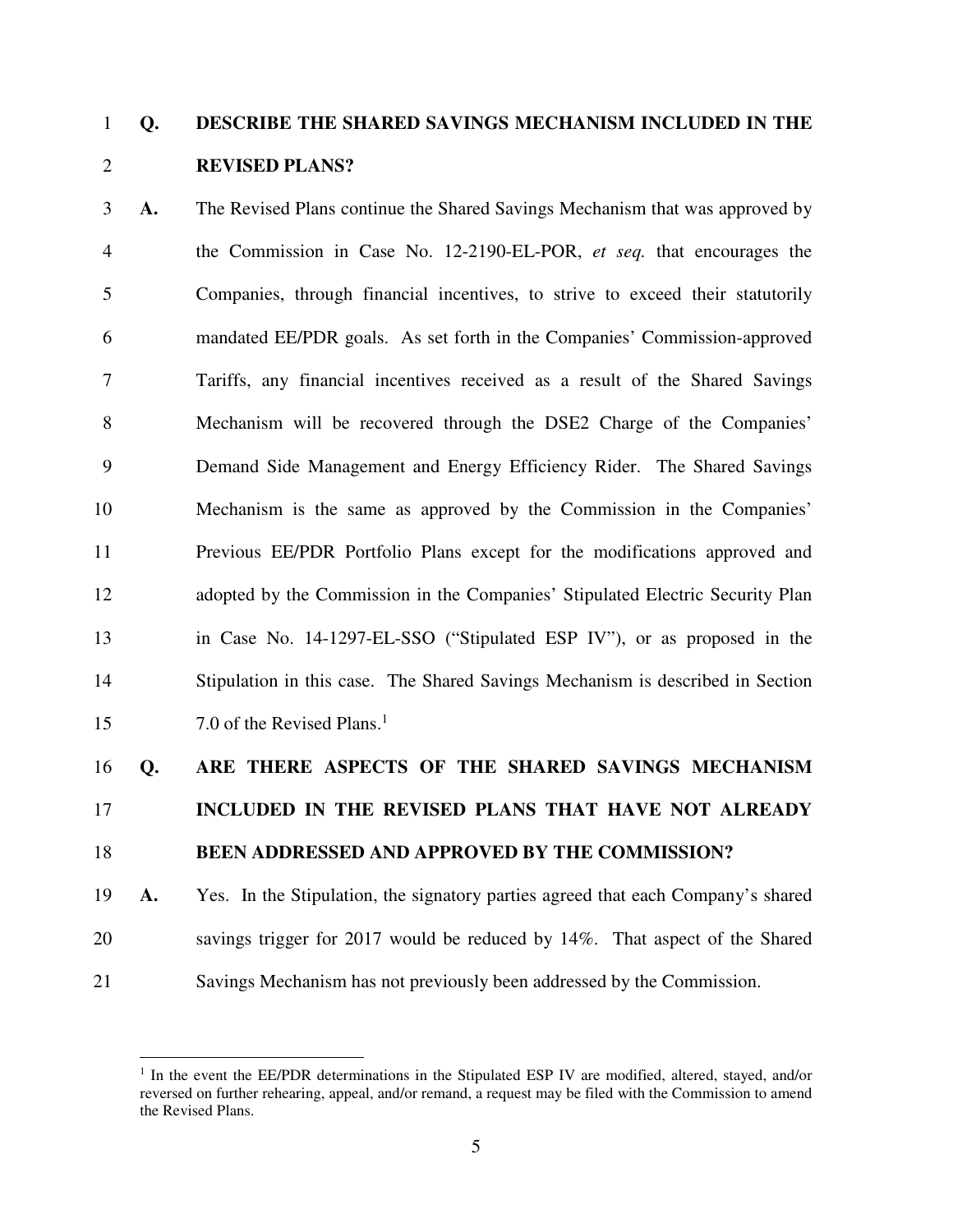### 1 **Q. WOULD THE 14% REDUCTION IN THE SHARED SAVINGS TRIGGER**  2 **LAST FOR THE ENTIRE PERIOD OF THE REVISED PLANS?**

3 **A.** No, the 14% reduction would apply only in 2017 as described in the Direct 4 Testimony of Witness Miller. In 2018 and 2019, the Companies' ability to 5 achieve the annual benchmarks utilized in the Shared Savings Mechanism would 6 likely not be impacted by the delays in Plan approval experienced in 2016.

## 7 **Q CAN YOU PROVIDE AN ILLUSTRATIVE EXAMPLE OF THE 2017** 8 **SHARED SAVINGS TRIGGER CALCULATION?**

9 **A** Yes, as projected for the Ohio Edison Company's benchmark calculation, the 10 Company's baseline in 2017 is 24,123 GWh. A 1% annual target as utilized in 11 the Shared Savings Mechanism therefore translates into 241.23 GWh ("Annual 12 Target"). Applying a 14% reduction to the Annual Target, the amended shared 13 savings trigger, as envisioned in the Stipulation, would be reduced to 207.46 14 GWh. The Company would thus be eligible to receive shared savings if it 15 exceeds 207.46 GWh of eligible energy efficiency savings in 2017. The 16 Companies' shared savings incentive tiers, compliance percentages, and incentive 17 percentages will remain the same as in Article 7.0 of the Revised Plans.

# 18 **Q. IS THE 14% REDUCTION IN THE SHARED SAVINGS TRIGGER**  19 **REFLECTED IN THE REVISED PLANS?**

20 **A.** Yes, the 14% reduction is set forth in the Shared Savings Mechanism, which is 21 described in Section 7.0 of the Revised Plans.

22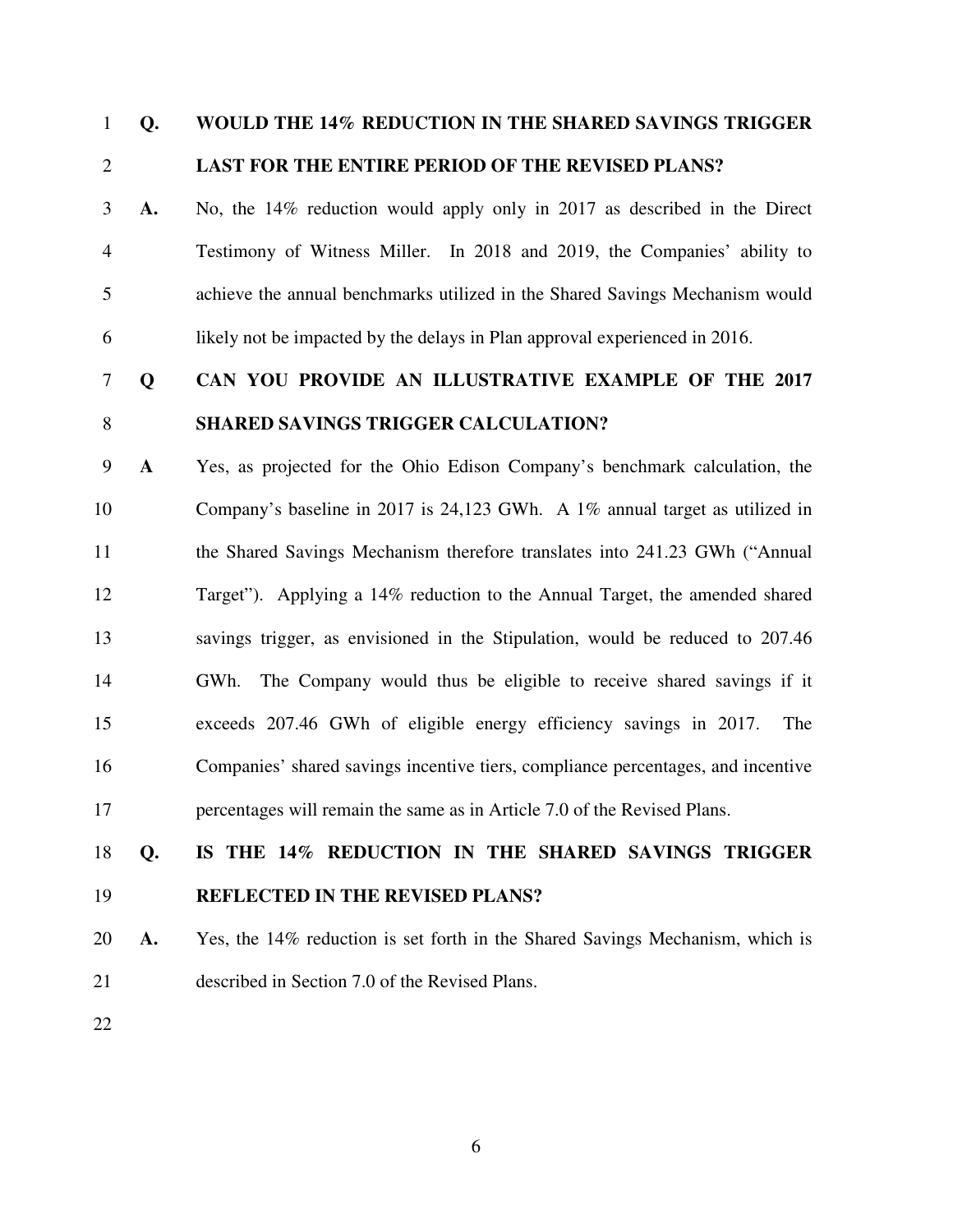#### 1 **WAIVER OF THE DEADLINE FOR THE ANNUAL COMPLIANCE FILING**

### 2 **Q. PLEASE DESCRIBE THE COMPANIES' REQUEST FOR A WAIVER OF**  3 **THE DEADLINE FOR THEIR ANNUAL COMPLIANCE FILING.**

4 **A.** Rule 4901:1-39-05(C), Ohio Administrative Code, requires the Companies to 5 submit their compliance filing by March 15 of each year. However, in an Entry in 6 Case No.  $16\text{-}0072\text{-}EL\text{-}WVR^2$  the Commission granted the Companies' request for 7 a waiver of this rule and authorized the Companies (and all other EDUs) to file 8 their Annual Status Reports by May 15 each year. The Commission's Entry in 9 that case only authorized the two-month extension of the filing deadline through 10 the filing in 2018. Since the Plan Period for the Revised Plans will end on 11 December 31, 2019, the Companies and the signatory parties are requesting that, 12 absent a change to Rule 4901:1-39-05(C), Ohio Administrative Code, the waiver 13 and two-month filing extension granted by the Commission be extended one more 14 year through 2019. As the Companies have explained in the past, compliance 15 with the March 15 deadline is difficult because the data necessary for the report 16 must first be collected and studied and then collated into the necessary format. 17 However, certain underlying participation data is not available from the program 18 participants until February or March each year. Program data is often compiled 19 by a contractor, a retailer, or a coupon processor, who must then relay the 20 information to the Companies' implementation vendors who validate and 21 summarize the data for use by the Companies and the Companies' Independent 22 Evaluator for reporting purposes. The process imposes a natural delay, and there

 $\overline{a}$ 

<sup>2</sup> *In re the Joint Application of [the Companies] for Wavier with Regard to OAC 4901:1-39-05(C),* Case No. 16-0072-EL-WVR, Entry (Feb. 24, 2016).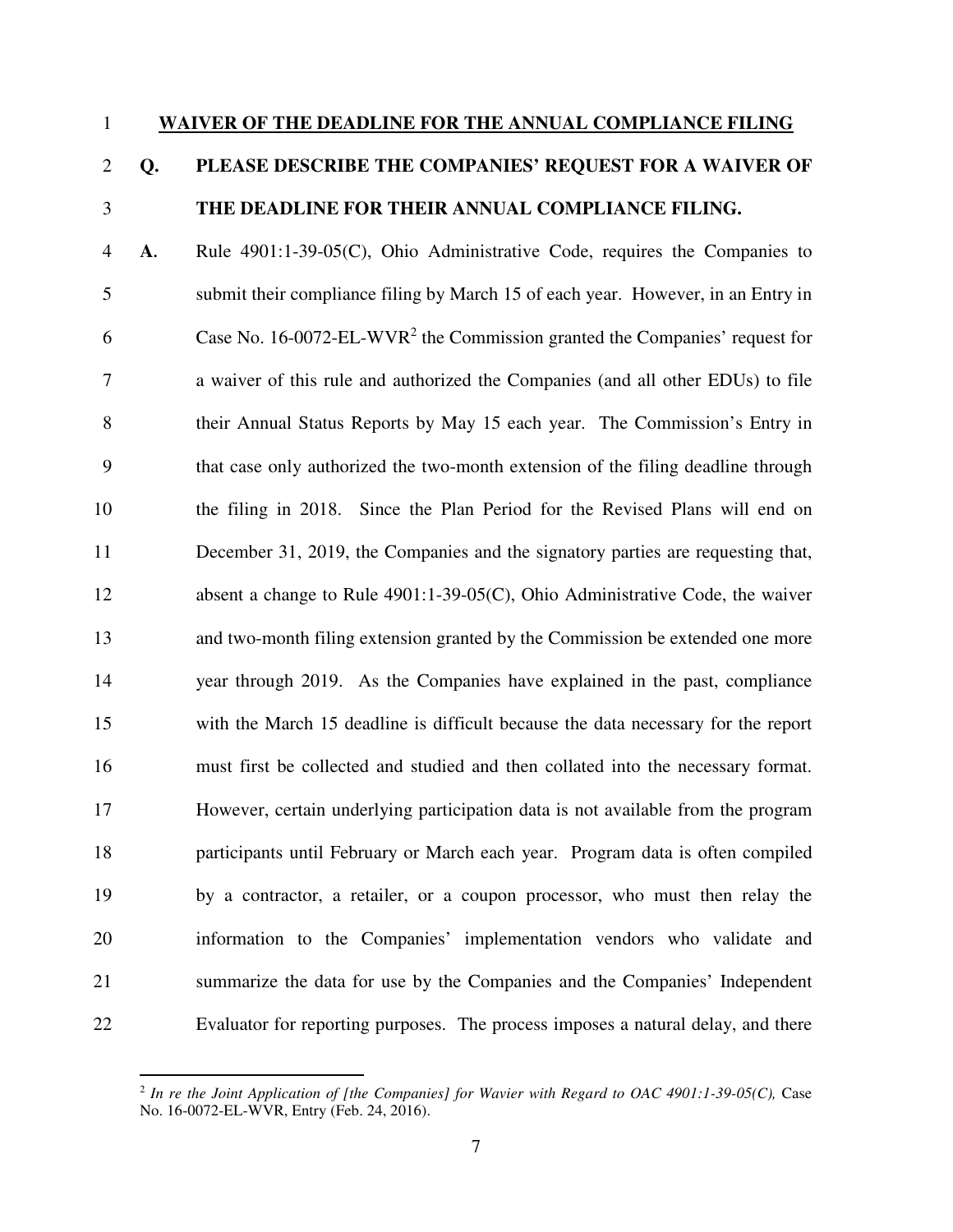1 is no alternative means by which to hasten this process. Further, the granting of 2 the Companies' request for the extension of the waiver and the corresponding 3 two-month filing extension through 2019 would be consistent with Staff's 4 recommendation to permanently change the filing deadline to May 15 as set forth 5 in Case No. 13-651-EL-ORD.

### 6 **PJM CAPACITY AUCTION STRATEGY**

# 7 **Q. PLEASE EXPLAIN THE COMPANIES' PJM CAPACITY AUCTION**  8 **STRATEGY AS THAT STRATEGY PERTAINS TO EE AND PDR**  9 **RESOURCES.**

10 **A.** In the Stipulation, the Companies agreed to modify their PJM capacity auction 11 strategy for EE/PDR resources. The Companies propose continuing to offer 12 eligible installed energy efficiency resources, which meet PJM offering 13 requirements, into future PJM capacity auctions, as described in Section 7.0 of the 14 Revised Plans. Additionally, the Companies will offer a reasonable percentage 15 (at least 60%) of eligible planned energy efficiency resources, which meet PJM 16 offering requirements, into the PJM base residual capacity auction. Finally, to the 17 extent possible and with due consideration of the risks involved, the Companies 18 will also offer into PJM's incremental capacity auctions additional available 19 eligible resources that were not offered into the base residual capacity auction.

#### 20 **Q. DOES THIS CONCLUDE YOUR TESTIMONY?**

21 **A.** Yes, it does. However, I reserve the right to supplement my testimony.